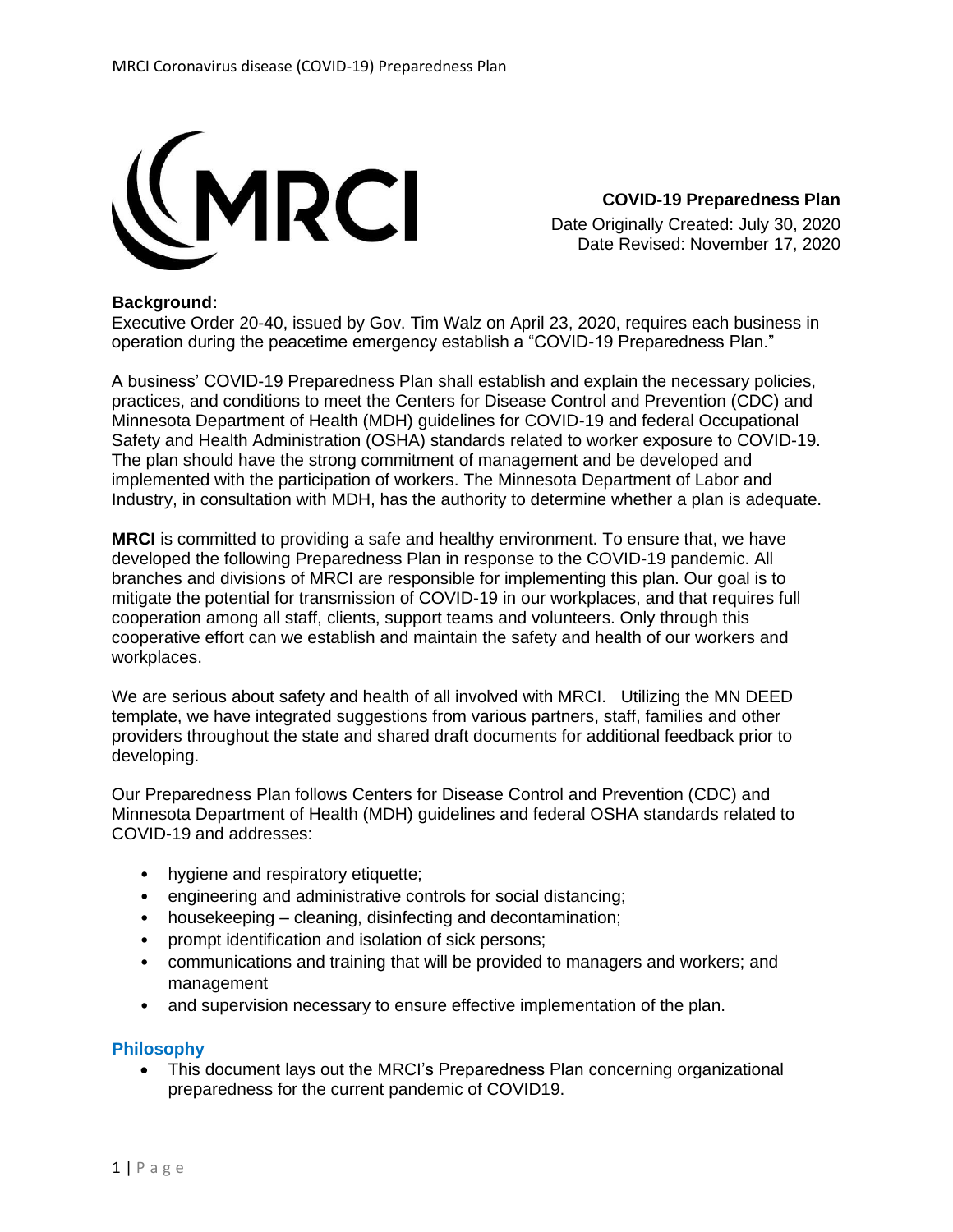- MRCI is committed to providing a safe and healthy workplace for all persons served, Staff, volunteers, and guests.
- MRCI is committed to continuing social distancing, remote work, use of PPE, cleaning of locations, and encouraging personal monitoring for symptoms.
- MRCI will resume services with a tiered approached based on current/updated guidelines for social distancing and hygiene outlined by state government or other local authorities.
- MRCI will amend this plan as information is acquired to better provide a safe environment.

Up-to-date guidance from the Department of Health on recommended community mitigation strategies can be found here.

Minnesota Department of Health COVID-19 Hotline: 651-201-3920 1-877-676-5414 [https://www.health.state.mn.us/disea](https://www.health.state.mn.us/diseases/coronavirus/index.html) [ses/coronavirus/index.html](https://www.health.state.mn.us/diseases/coronavirus/index.html) Center for Disease Control (CDC)

General information about COVID-19 1-800-232-5414 [https://www.cdc.gov/coronavirus/201](https://www.cdc.gov/coronavirus/2019-ncov/index.html) [9-ncov/index.html](https://www.cdc.gov/coronavirus/2019-ncov/index.html)

# **Programming During Pandemic**

MRCI will adhere to programming guidance from the Minnesota Department of health (MDH), DEED, Minnesota Department of Human Services and Centers for Disease Control and Prevention (CDC) guidelines regarding programming during COVID-19.

- Client Direct Services, MFIP, IPS, and Competitively-Paid Employment programming continue to be supported.
- EASE programming will resume with in-person services in the fall of 2020.
- Virtual Day Services and Virtual Exploration Services will be provided as alternatives to in-person DT&H services and transition programming; however, both will be offered with in-person services with safety in mind as the menu of services is expanded.

# **All Individuals have a role at MRCI to reduce the spread of COVID-19**

- Staff who are able to work from home should continue to do so, unless directed by their supervisor.
- Cover your coughs and sneezes with your elbow or sleeve, or a tissue and then throw the tissue in the trash and wash your hands afterwards.
- Washing your hands often with soap and water for 20 seconds, especially after going to the bathroom or before eating. If soap and water are not readily available, use an approved hand sanitizer.
- Avoid touching your face especially your eyes, nose, and mouth with unwashed hands.
- Stay home if you have cold- or flu-like symptoms, for seven days after your illness onset and three days after your fever resolves without fever reducing medicine (whichever is longer) and avoid close contact with people who are sick.
- All persons are responsible for implementing and complying with all aspects of this Preparedness Plan.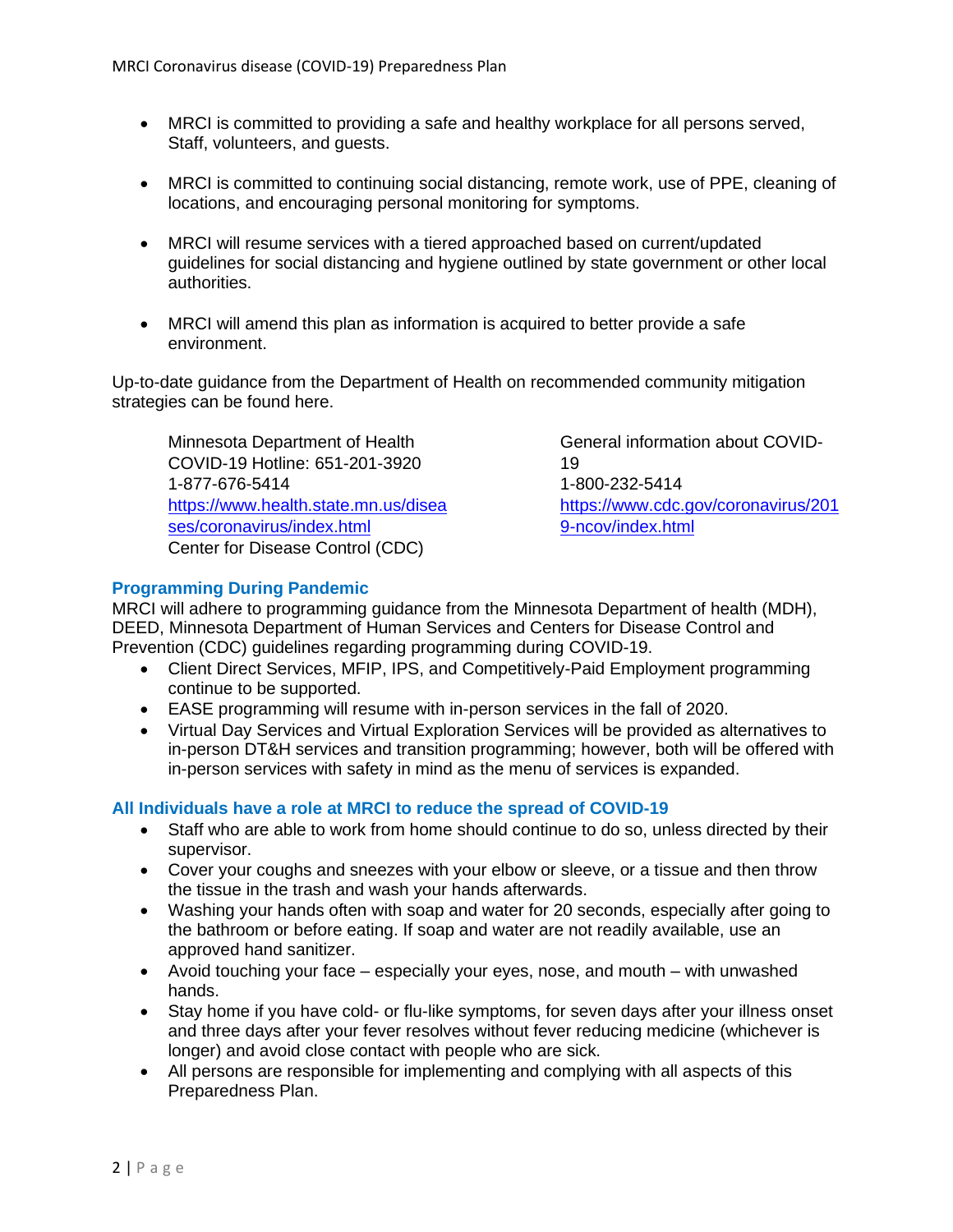## **Screening and Policies for Staff Exhibiting Signs and Symptoms of COVID-19**

- Staff have been informed of and will self-monitor for the following signs and symptoms of COVID-19: Fever of 100.4 or higher; new and persistent dry cough; difficulty breathing (unable to hold breath for 20-30 seconds); or unusual fatigue.
- When any of these symptoms are present, the employee must notify their manager or representative by following MRCI call-in policies and stay at home until the fever has been absent for 48 hours, without the use of medications.
- Staff who exhibit symptoms of COVID-19 while at work, will immediately notify their supervisor, sign out and leave the premises. They must stay at home until the symptoms have subsided for a minimum of 48 hours, without the use of medications.
- Staff with ongoing symptoms are strongly encouraged to contact their health care provider. Should they be tested for COVID-19 and receive a positive diagnosis, they must inform their supervisor immediately and not report to work until 14 calendar days have passed since the day of initial symptoms.
- Staff with a household member who has been tested and has received a positive diagnosis of COVID-19, must immediately inform their supervisor and not report to work until 14 calendar days have passed since the day of initial symptoms. Staff should also stay home if a household member is awaiting the results of a test.
- Staff may be eligible for Paid Time Off, Safe/Sick Time Off and/or other benefits as described in the Employee Handbook. Immunocompromised staff members are encouraged to contact Human Resources to explore accommodation opportunities.
	- $\circ$  If the staff is symptomatic and able to continue working remotely, they may choose to do so. If the staff is asymptomatic, they will be expected to work remotely if their duties make remote work possible.

#### **Notification of Exposure to COVID-19**

If an employee or person served is diagnosed with COVID-19 or there is a presumption of a positive test result, should notify Renae Schenk (Human Resources). She shall notify the Minnesota Department of Health (MDH) and follow the protocols as directed by MDH.

- MDH will work with MRCI to determine the risk level of other Staff and persons served and will provide guidance regarding communication and other steps. MRCI will follow CDC guidelines for quarantining staff impacted by exposures.
- The notification will protect the confidentiality of the individual whom has contracted the COVID-19 virus, according to the standards of the federal Health Insurance Portability and Accountability Act (HIPAA)

## **Handwashing/Sanitizing**

- Staff and persons served will wash their hands for at least 20 seconds with soap and water frequently throughout the day, but especially upon arrival and prior to departure, prior to any mealtimes and after using the toilet.
	- $\circ$  All guests, when permitted, will be required to wash or sanitize their hands prior to or immediately upon entering the site.
- Hand-sanitizer stations are placed throughout the site and can be used if hand wash stations are not available.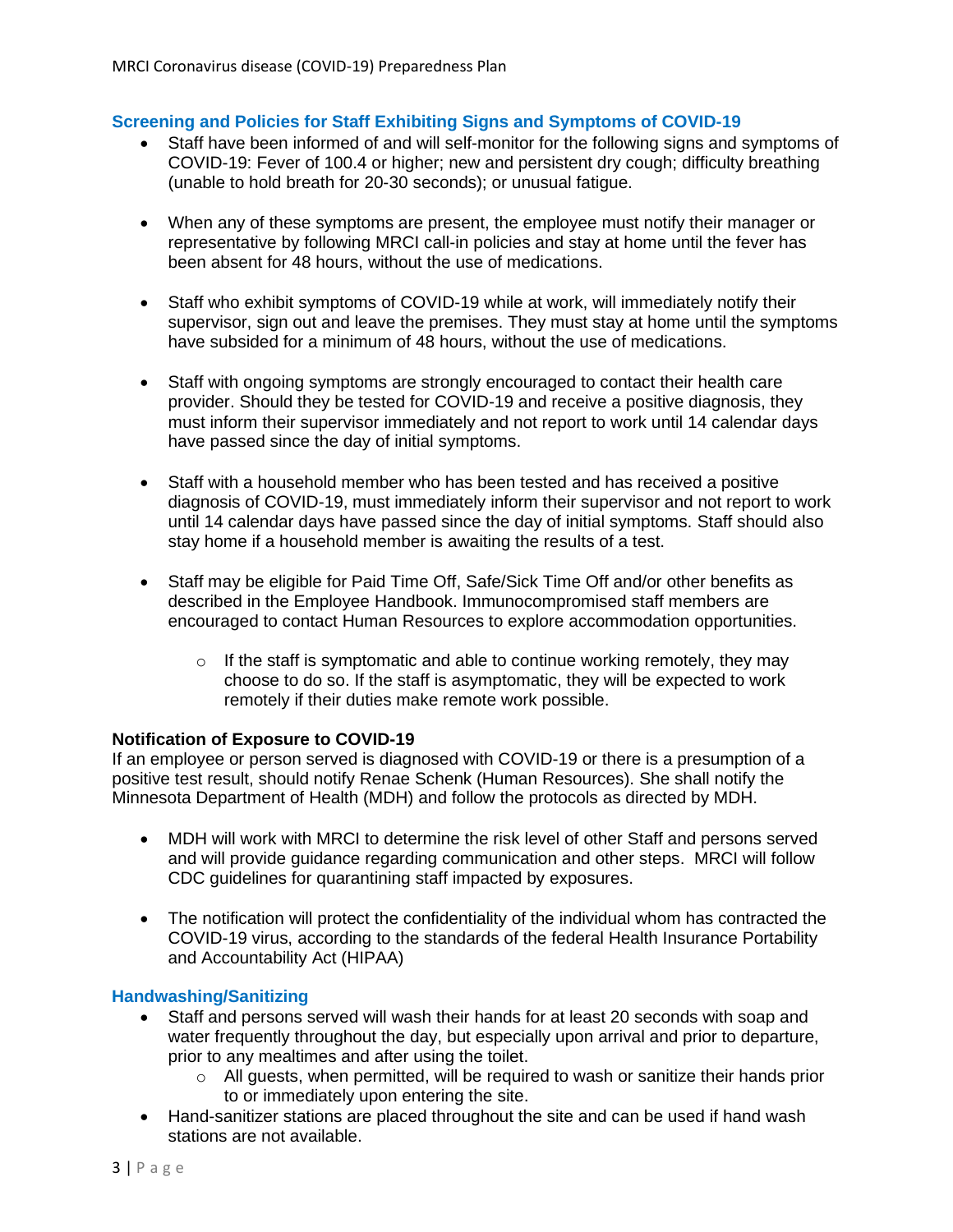• If a person is diagnosed with COVID-19, extra sanitizing measures will be conducted in the exposed areas.

#### **Respiratory etiquette: Cover your cough or sneeze**

- Staff, persons served and guests are instructed to cover their mouth and nose with their sleeve or a tissue when coughing or sneezing and to avoid touching their face, in particular their mouth, nose and eyes, with their hands. They should dispose of tissues in the trash and wash or sanitize their hands immediately afterward.
- Staff must wear face masks while transporting persons served in MRCI or private vehicles. Persons served must wear face masks while riding in MRCI vehicles or private vehicles driven by an MRCI employee. Persons served who refuse to wear a face mask will not be transported by MRCI or Staff of MRCI. Face masks cannot be shared with others.
- The organization can provide disposable face masks for Staff to use while conducting MRCI business upon request.
	- o Staff may acquire and use personal face masks.
	- o Persons served will be required to acquire personal face masks.
- Using guidelines from the Centers for Disease Control (CDC), www.cdc.gov or Minnesota Department of Health (MDH), [www.health.state.mn.us,](http://www.health.state.mn.us/) Face Masks need to be sanitized after each day.
- Persons employed by or MRCI Staff visiting community-based jobs will be required to follow the COVID19 plan as mandated by the employer.

# **Face Coverings**

As of July 25, 2020, per the [Governor's Executive Order 20-81,](https://www.leg.state.mn.us/archive/execorders/20-81.pdf) people in Minnesota are required to wear a face covering in all indoor businesses and public indoor spaces, unless alone. Additionally, workers are required to wear a face covering when working outdoors in situations where social distancing cannot be maintained.

- Types of face coverings can include a paper or disposable mask, a cloth mask, a neck gaiter, a scarf, a bandanna, or a religious face covering.
- A face covering must cover the nose and mouth completely. The covering should not be overly tight or restrictive and should feel comfortable to wear.
- Any mask that incorporates a valve that is designed to facilitate easy exhaling, mesh masks, or masks with openings, holes, visible gaps in the design or material, or vents are not sufficient face coverings because they allow droplets to be released from the mask.
- A face covering is not a substitute for social distancing, but is especially important in situations when maintaining at least a 6-foot distance from other individuals who are not members of the same household is not possible.
- Although medical-grade masks (e.g., surgical face masks, N95 respirators) are sufficient face coverings, members of the public who do not work in health care or an occupation that requires medical-grade protective equipment (e.g., certain construction professions) are discouraged from wearing them as they should be reserved for those workers.

#### *People exempted from the face covering requirement*

• Children under age 2 years must not wear face coverings. Children between the ages of 2 and 5 years old are not required to wear face coverings, but are encouraged to wear a face covering when in public if they can do so reliably in compliance with CDC guidance on [How](https://www.cdc.gov/coronavirus/2019-ncov/prevent-getting-sick/how-to-wear-cloth-face-coverings.html)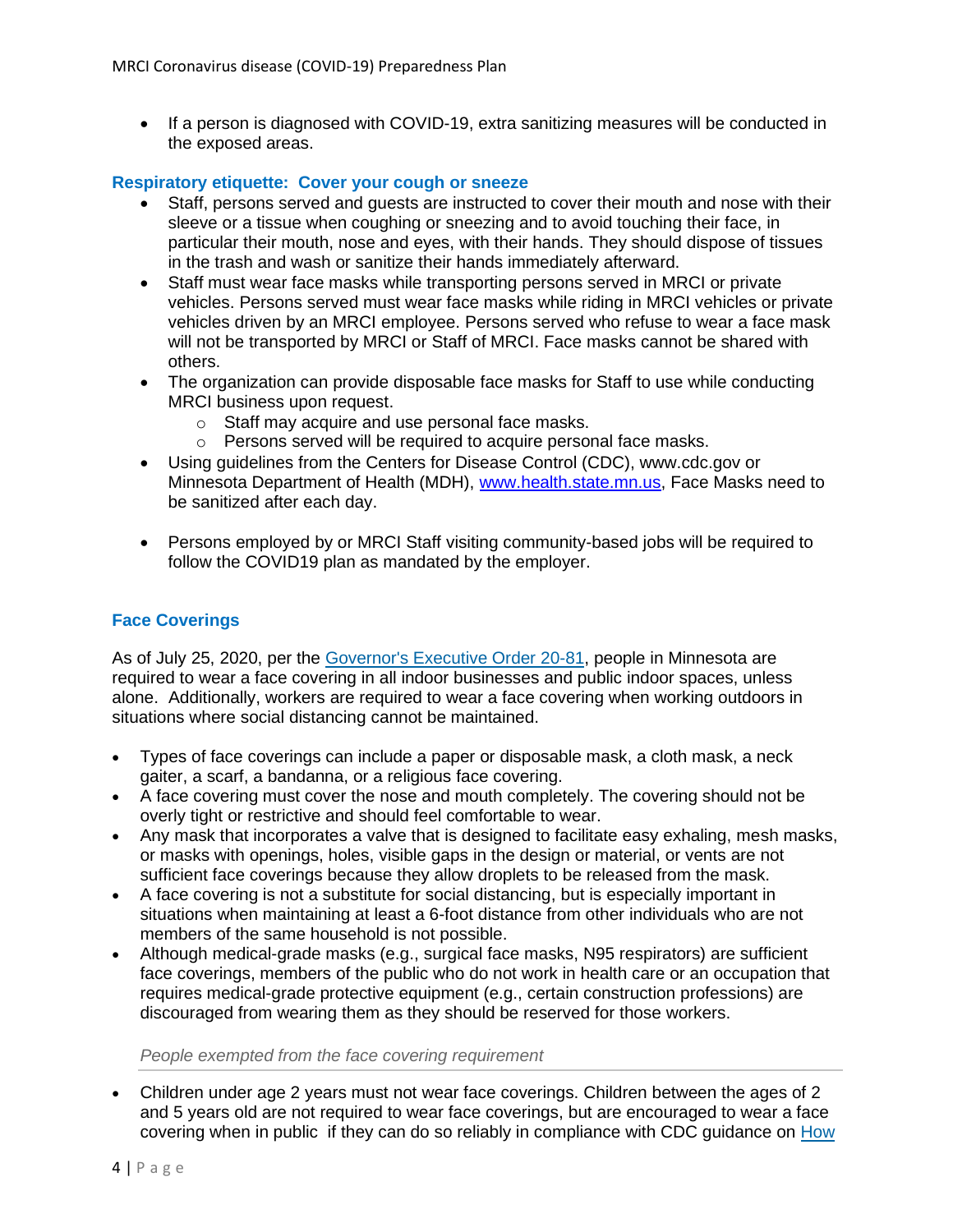[to Wear Cloth Face Coverings](https://www.cdc.gov/coronavirus/2019-ncov/prevent-getting-sick/how-to-wear-cloth-face-coverings.html) (i.e., without frequently touching or removing the face covering).

- People who have medical or other health conditions, disabilities or mental health, developmental, or behavioral needs that make it difficult to tolerate wearing a face covering.
- Any person who has trouble breathing, is unconscious, sleeping, incapacitated, or is otherwise unable to remove the face covering without assistance.
- People at their workplace when wearing a face covering would create a safety hazard to the person or others as determined by local, state, or federal regulators or workplace safety guidelines.
- Alternatives to masks such as clear face shields may be considered for those with health conditions or situations where wearing a mask is problematic. Face shields may also be used as an alternative to face coverings when specifically permitted in the applicable Industry Guidance available at [Stay Safe Minnesota.](https://staysafe.mn.gov/industry-guidance/index.jsp)

#### *When it is required to wear a face covering*

- In all indoor businesses and public indoor spaces, including when waiting outside to enter the public indoor space or business.
- When riding on public transportation such as buses or trains, or in a taxi, ride-sharing vehicle, or vehicle that is being used for a business purpose.
- When working outdoors in situations where social distancing (i.e., maintaining physical distance of at least six feet from other individuals who are not in the same household) cannot be maintained.

#### *When can a face covering can be temporarily removed*

- While eating or drinking, if you can maintain 6 feet of physical distance from others who are not a member of the same party.
- While communicating with someone who is deaf or hard of hearing, or who has a medical condition, disability, or mental health condition that makes communication with that individual while wearing a mask difficult, provided that social distancing is maintained to the extent possible between people who are not members of the same household.
- When alone, such as when working in an office or a cubicle with walls higher than face level when social distancing is maintained, in an enclosed indoor area, in a vehicle, or in the cab of heavy equipment or machinery. In such situations, people should still carry face coverings to be prepared to wear when no longer alone.
- Even in situations where face coverings are not required, all people should carry a face covering to prepare for close interactions with others or to enter an indoor space.

# **Social distancing**

- Staff and persons served will be strongly reminded to keep 6 ft distances while engaged in site-based and community activities.
- All persons driving or persons served riding in MRCI vehicles must wear face masks, if more than one person is in the vehicle (see Transportation for more guidance).
- Staff using shared office space will use social distancing strategies.
	- o Physical environments have been adapted to limit group sizes.
	- o Coordinating time spent in the office to ensure the time is not overlapping.
- Shaking hands, hugging, fist bumps, high fives and other physical forms of greetings or celebrations will not be allowed.
	- o After-work MRCI-sponsored functions and events will be temporarily suspended.
	- o Communal food and sharing of food will not be permitted until further notice.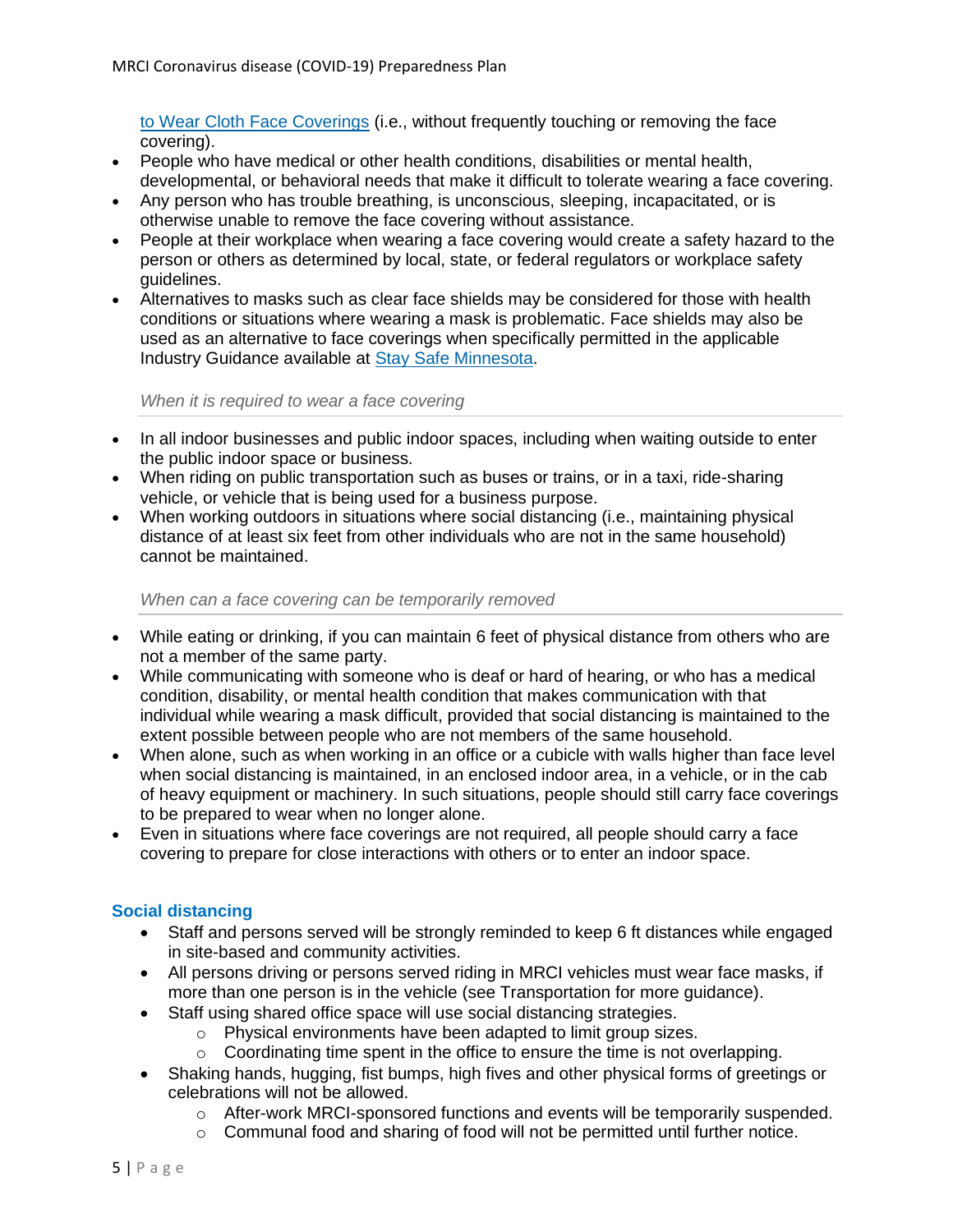- $\circ$  Lunchroom spaces may be used, but users must be at least 15 feet apart.
- In-person meetings or gatherings between staff at MRCI facilities will be temporarily suspended. All meetings are encouraged to be held via remote teleconference.
	- $\circ$  Any in-person or on-site meetings that need to occur for business purposes will be permitted with prior approval by CEO or delegate as necessary, but must use social distancing strategies.
	- $\circ$  In-person programming will be permitted with established protocols; however, non-essential staff will not be permitted in program space without prior approval of CEO or delegate.
- Non-essential visitors will be restricted from all locations until further notice. All essential visitors need to sign-in to the building after meeting screening protocols. (Exceptions need to be approved by your supervisor).
- We will be good community members by addressing those who do not adhere to the protocols and inform them of our protocol expectations within MRCI properties.

# **Housekeeping/Sanitizing**

- All persons will be encouraged to participate in disinfecting tables, chairs, door handles, and other common touch points throughout the day. Staff will be required to sanitize tables, other surfaces, door handles, light switches, and other common touch points throughout the day using an approved sanitizer.
- MRCI vehicles will be sanitized at the completion of each route or trip. Surfaces include: door handles, arm rests, seats, seatbelt buckles/straps, control knobs, window controls, etc.
- Shared computers, mobile devices and office equipment will be sanitized using a sanitizer at the end of each day. Additional sanitization is encouraged before and after each individual use.
	- Gloves shall be worn while cleaning.
- Persons will not be permitted to directly drink from water fountains.

# **Transportation**

- Larger vehicles should be utilized when transporting multiple individuals to provide spacing.
- Drivers will be equipped with a car kit that contains symptom check supplies, extra masks, gloves and cleaning supplies.
- Drivers will ask a person how they are feeling today prior to letting anyone enter the vehicle.
	- $\circ$  Staff will complete a visual check. If signs are present, the person will be required to stay home.
	- o Riders and Drivers are always required to wear masks (see exception for disabilities) while in the vehicle.
	- o Vehicle occupants will space 6 feet apart, when possible.
	- o Vehicles will operate with no more than 4 riders whenever possible.
	- o Windows will be slightly open to allow for fresh air-flow into the vehicle.

# **Communications and training**

This Preparedness Plan was provided via email to Staff. Necessary training will be ongoing and will occur as Staff are called back to work.

• The latest versions of COVID Preparedness Plans have been shared on mymrci.org.  $\circ$  Revisions to this plan will be communicated to persons served after quidance is obtained through DHS for person-to-person services.